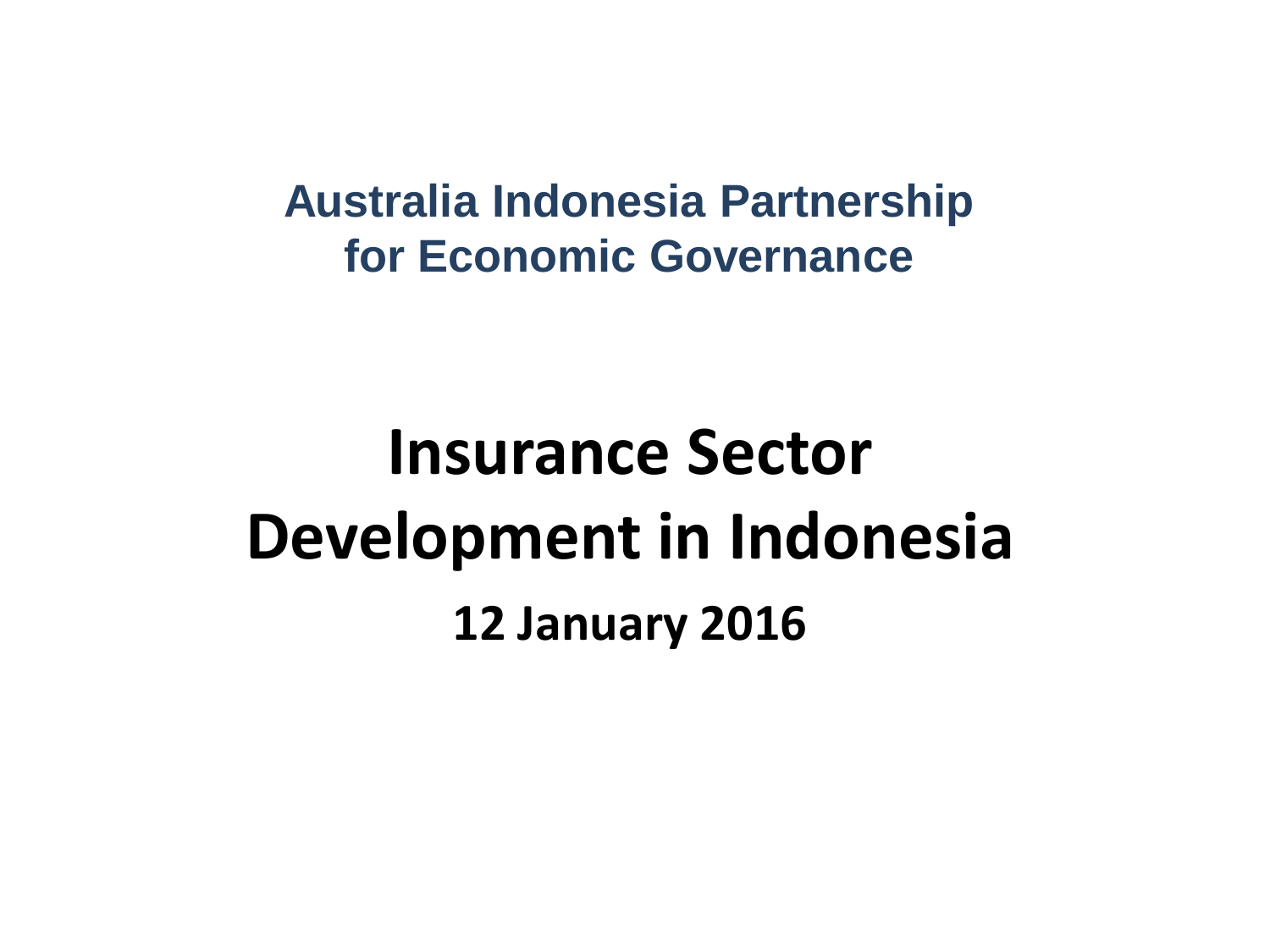### *Outline*

- Role of the insurance sector in economic development
- The state of Indonesia's insurance industry and its implications for the economy
- Factors behind current performance of Indonesia's insurance industry
- Policy implications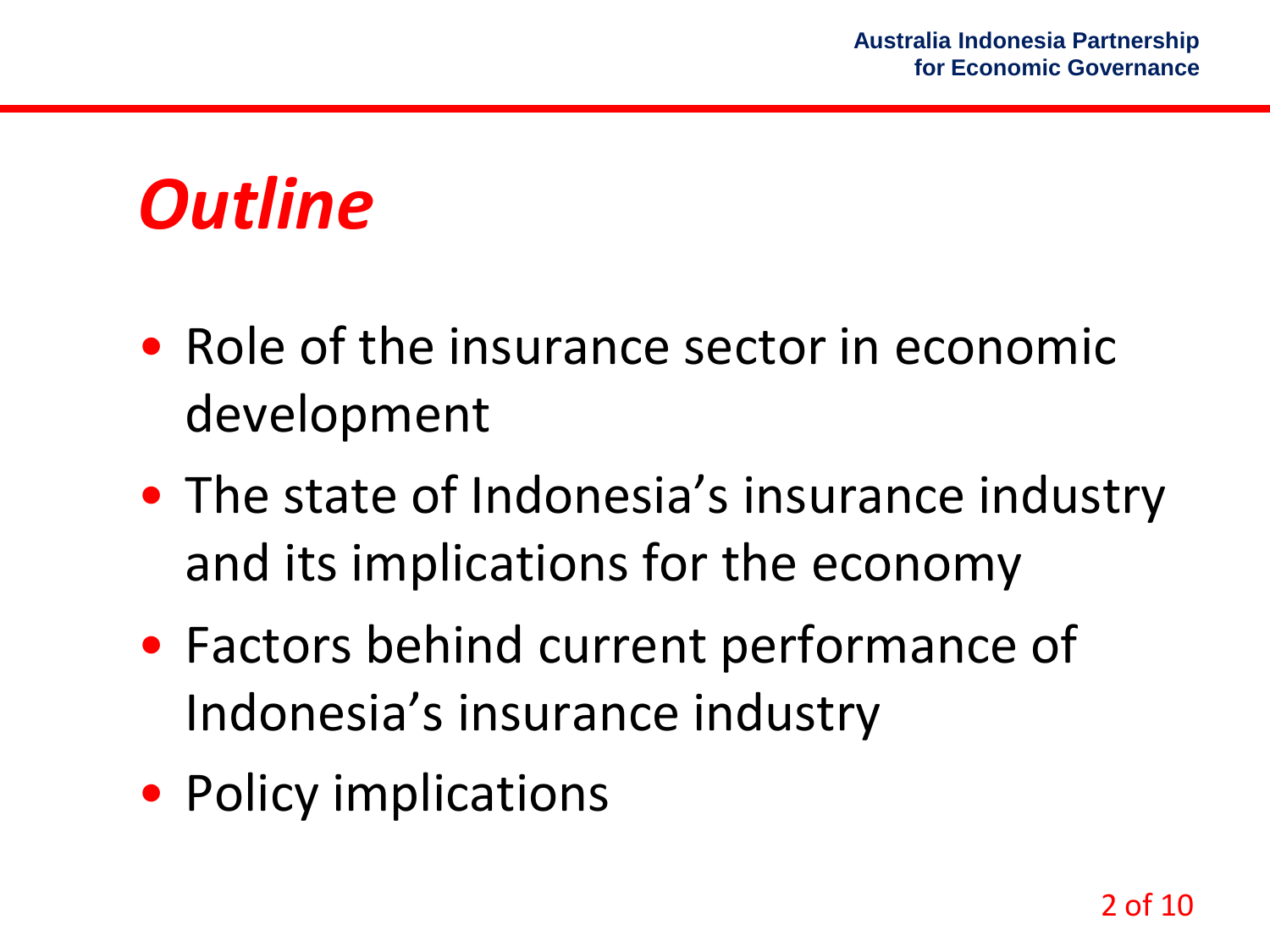# *Insurance sector for economic development*

- Manage risk and mitigate the impact of unforeseen events
- Mobilize savings and public funds for economic development
- Improve efficiency of other segments of the financial sector (e.g. banking & bond markets)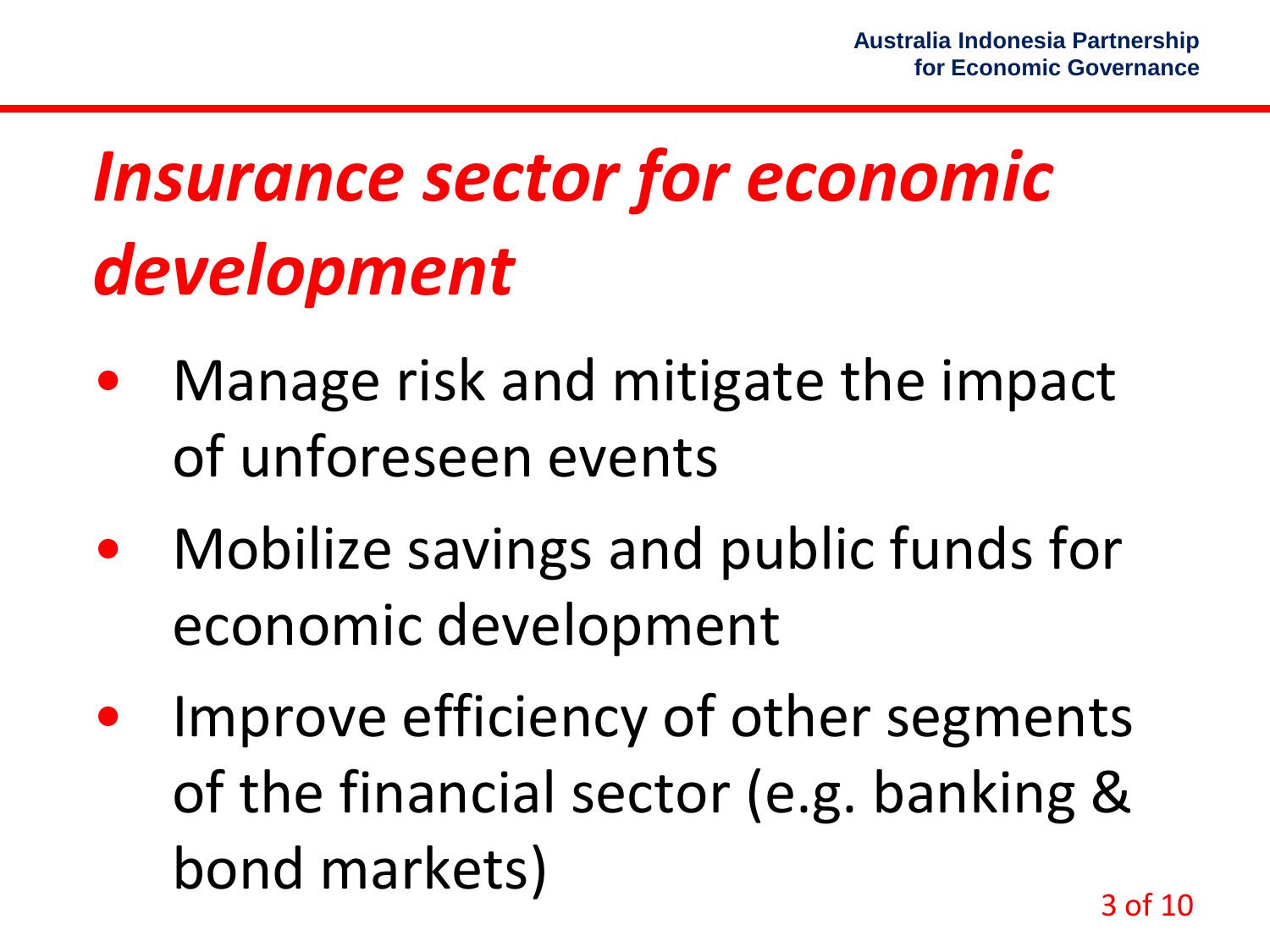### *Insurance industry is mainly operated by the private sector*

| <b>Type of ownership</b>    | 2001 | 2009 | 2014 |
|-----------------------------|------|------|------|
| <b>National and Private</b> | 121  | 97   | 95   |
| Life                        | 40   | 28   | 31   |
| Non-Life                    | 81   | 69   | 64   |
| <b>Joint venture</b>        | 46   | 38   | 36   |
| Life                        | 22   | 18   | 19   |
| Non-life                    | 24   | 20   | 17   |

Notes: Excluding reinsurance (4) since no data on ownership and Social and Civil servants insurance (5) Source: Milo (2003), and Insurance Statistics (2013), OJK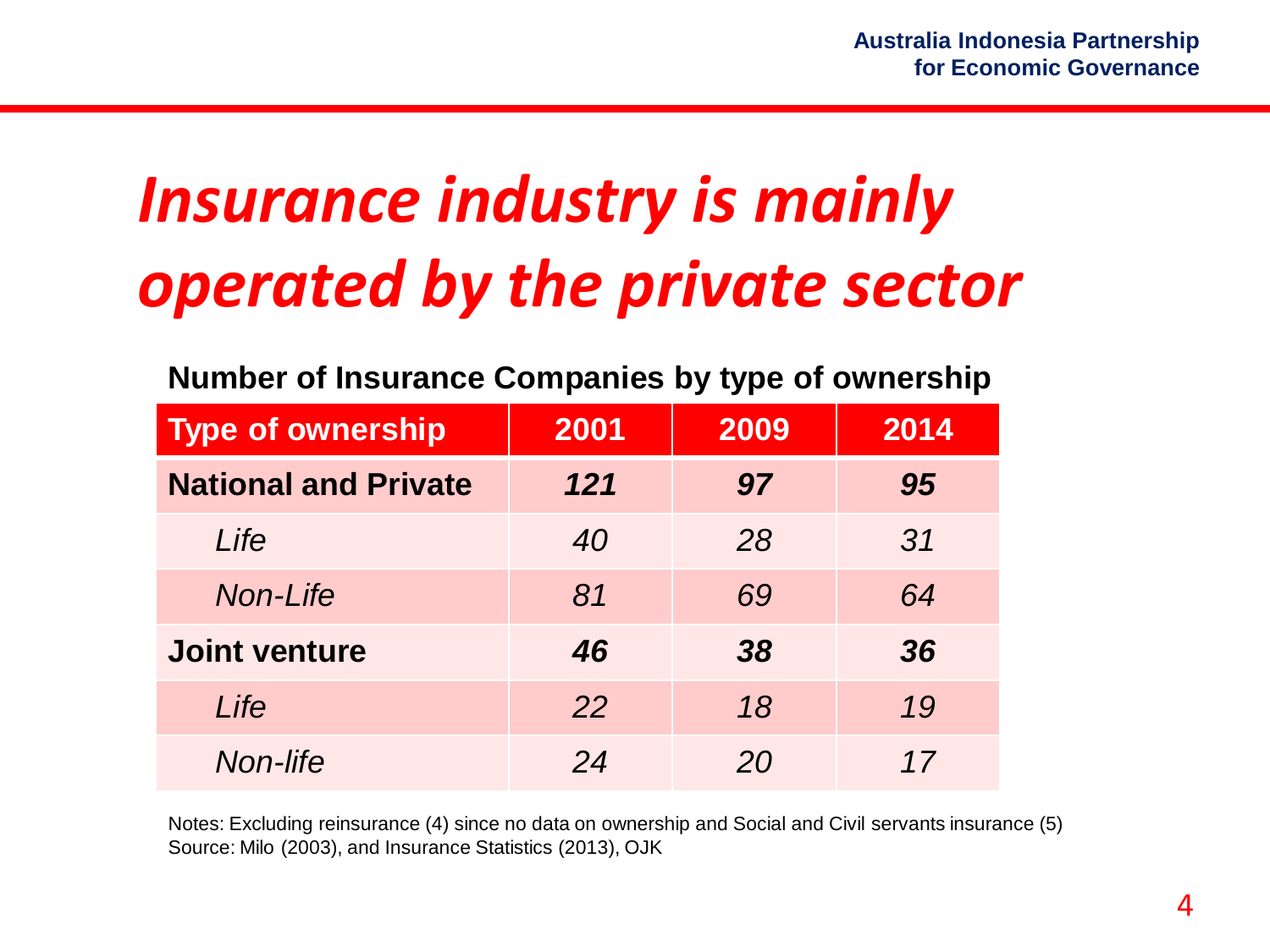### *Numbers of firm decline but less concentrated*

**Degree of Concentration in Indonesia's Insurance Industry**

| Year | No. of firm |          |       | <b>Share of top 5</b> | <b>CR-4</b> |          |
|------|-------------|----------|-------|-----------------------|-------------|----------|
|      | Life        | Non-life | Life  | Non-life              | Life        | Non-life |
| 2000 | 62          | 105      | 65.8% | 33.2%                 | 59.3%       | 28.0%    |
| 2005 | n.a         | n.a      | 51.1% | 38.3%                 | 44.9%       | 32.3%    |
| 2013 | 49          | 82       | 36.2% | 27.7%                 | 30.5%       | 23.7%    |

Note: \*=use 2001 data; \*\*=measured in term of gross direct premium

Source: Milo (2003), International Insurance factbook (2003, 2007, 2016), Swiss Re Sigma Database (accessed 2015)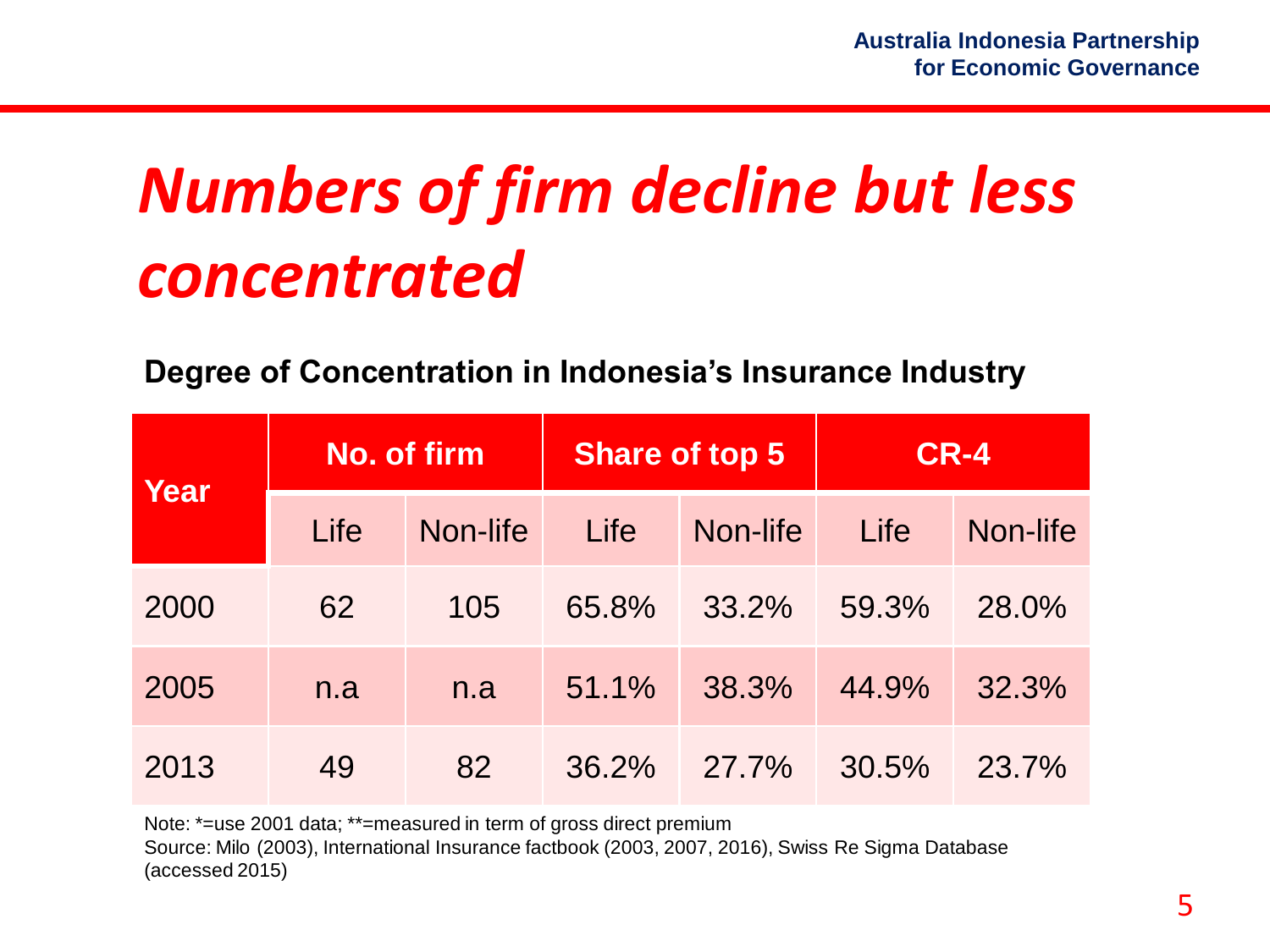# **INDONESIA'S INSURANCE INDUSTRY PERFORMANCE IS LAGGING BEHIND OTHER COUNTRIES IN THE REGION**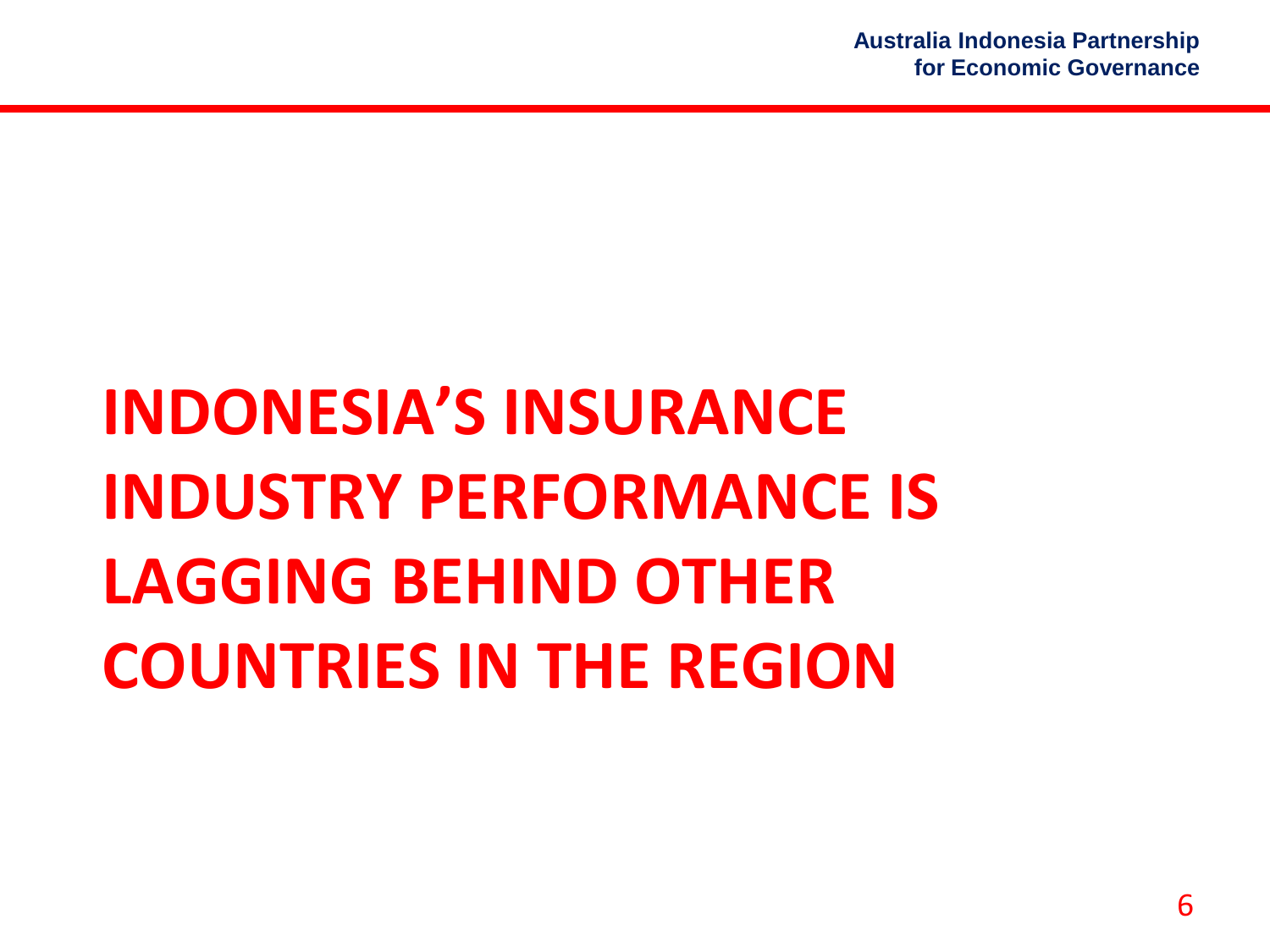### *Lowest assets among ASEAN countries*

#### **Total Insurance Company Assets to GDP (% to GDP)**



Source: World Bank Global Financial Development Database (accessed in 2015)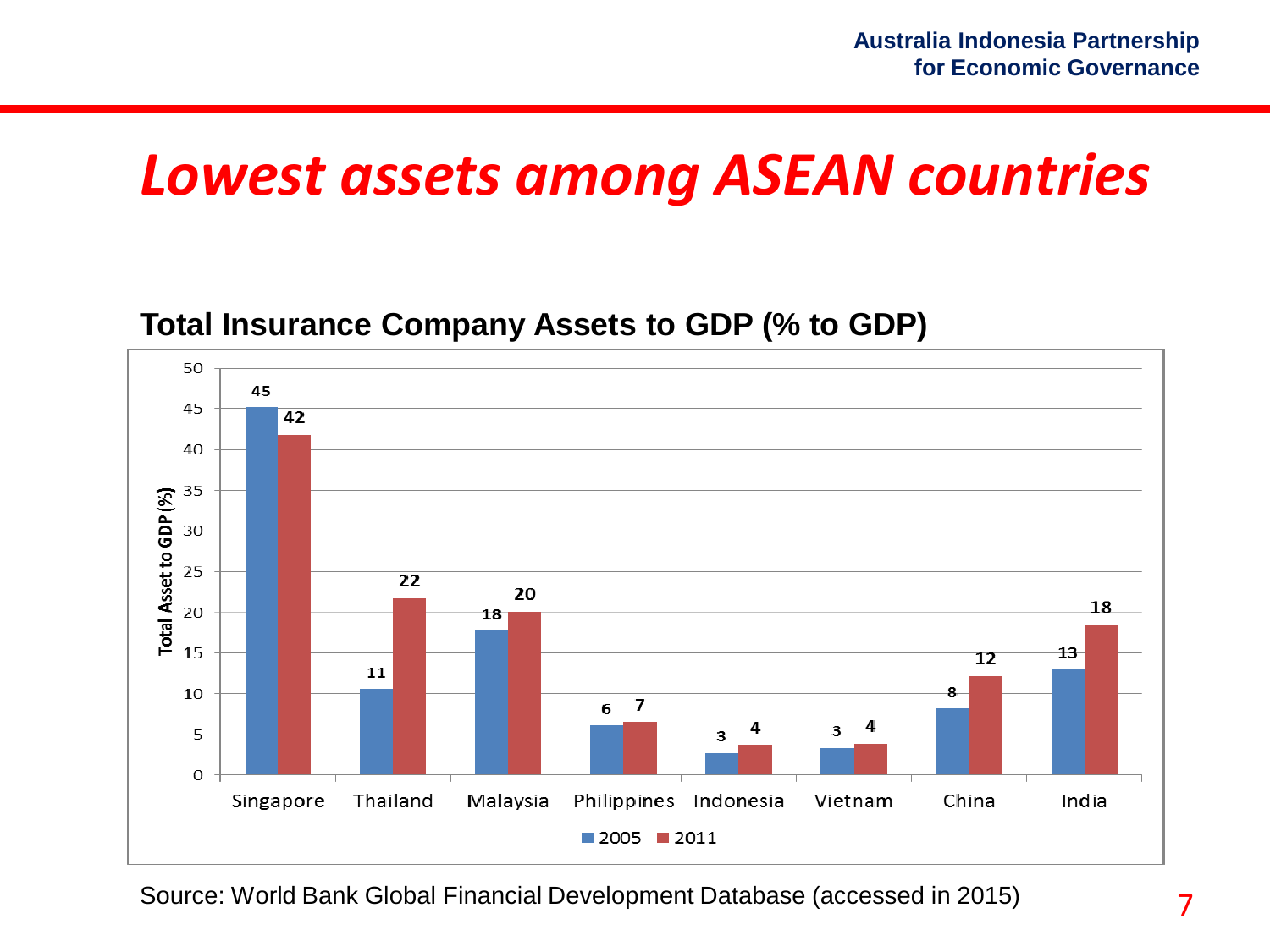### *Insurance premiums is relatively low compared to ASEAN countries*



Source: Swiss Re, Sigma Database (accessed in 2015)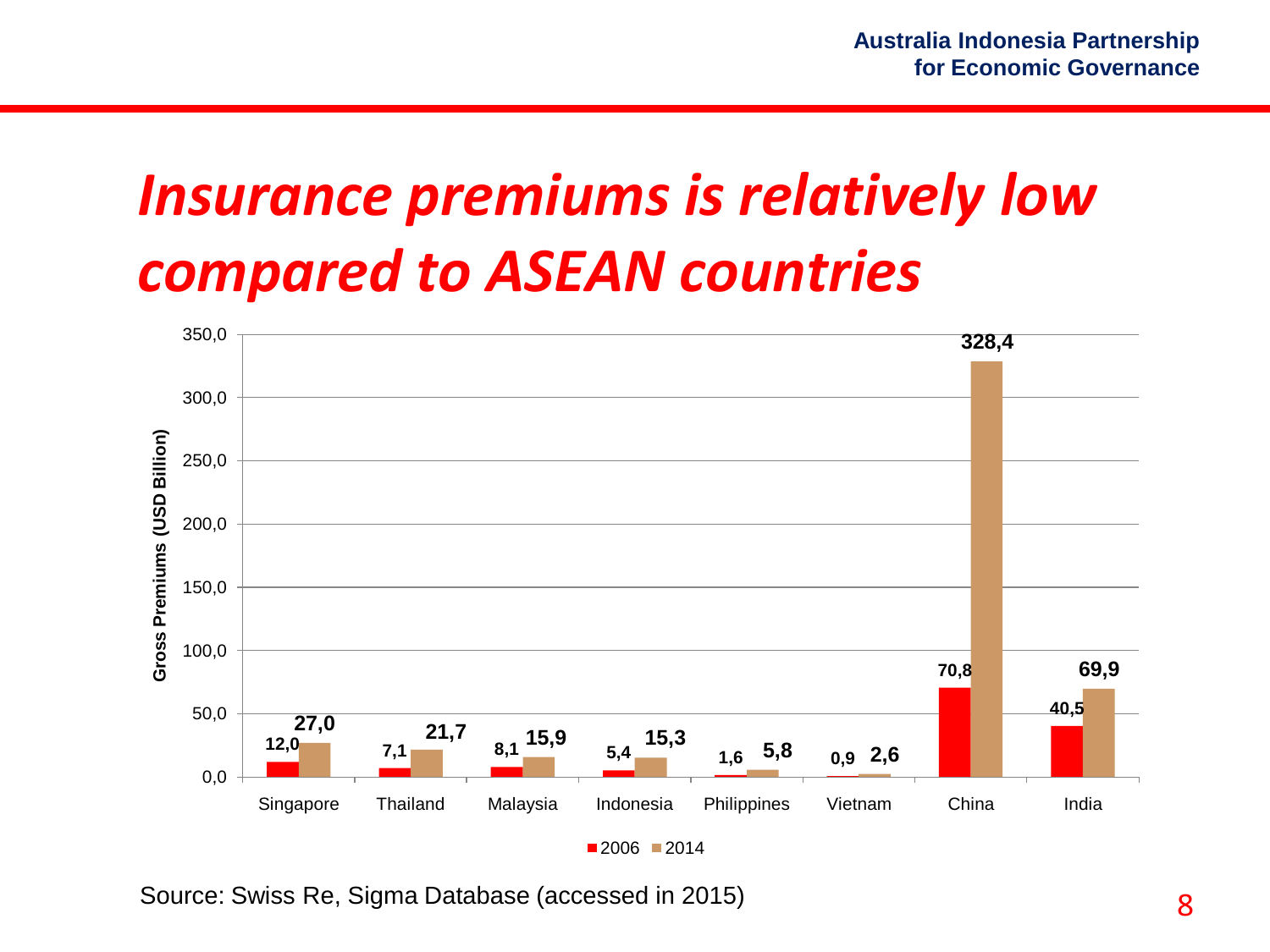### *Penetration and Density are low*

#### **Insurance Penetration (Premiums per GDP, %) Insurance Density (premiums**



**per population, USD)**

| <b>Country</b> | 2000 | 2014 |
|----------------|------|------|
| Singapore      | 1682 | 4936 |
| Malaysia       | 184  | 531  |
| Thailand       | 49   | 320  |
| Indonesia      |      | 60   |
| Philippines    | 13   | 58   |
| Vietnam        |      | 28   |
| China          | 15   | 241  |
| India          |      |      |

Source: own calculation based on Swiss Re dan World Bank Data (accessed in 2016)

Source: Swiss Re, Sigma Explorer (accessed in 2016)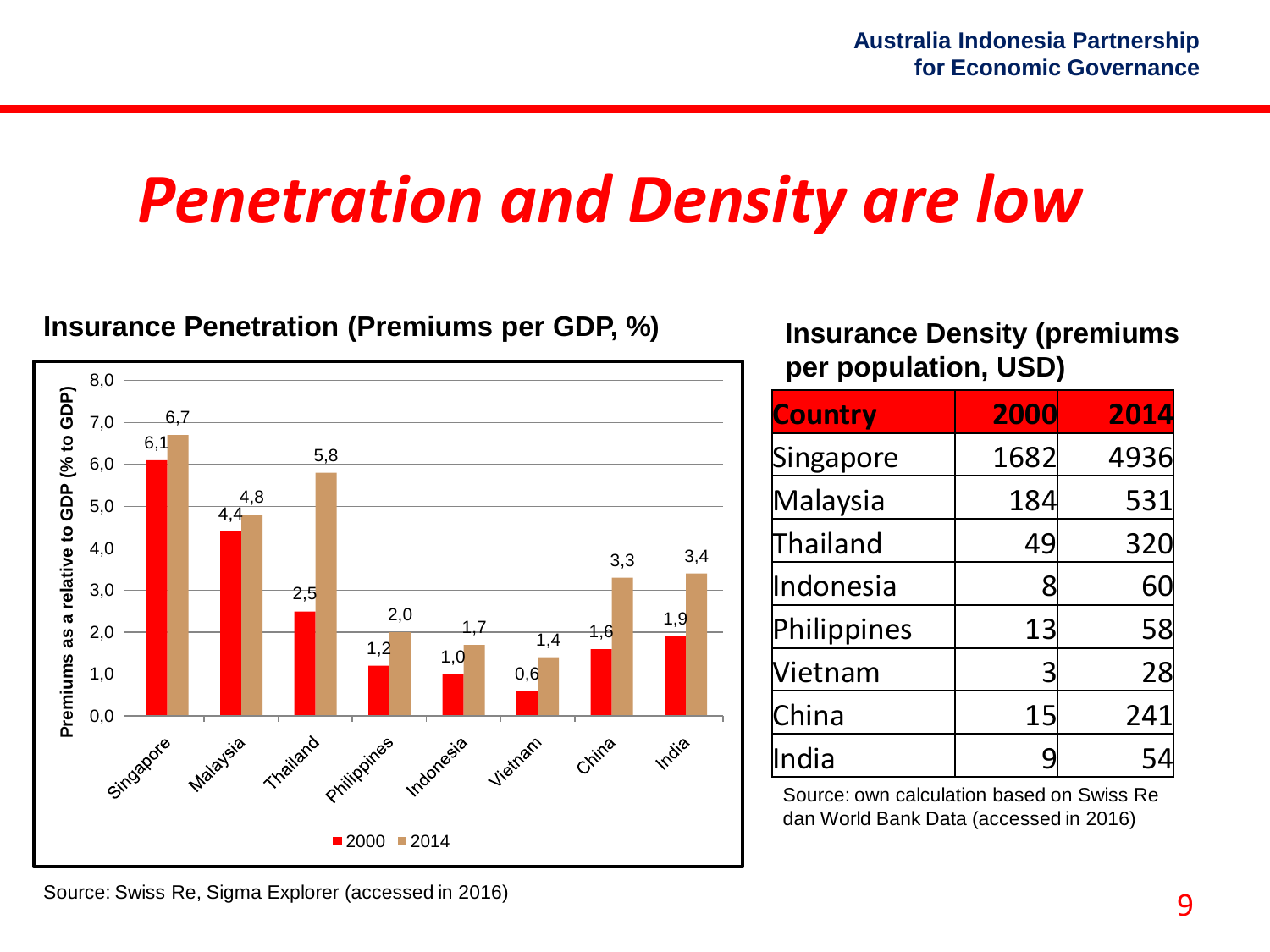## *Market relatively underdeveloped*

#### **Total Policies per population (%)**

| <b>Countries</b> | 2004 | 2013 |
|------------------|------|------|
| Singapore        | 166% | 239% |
| <b>Malaysia</b>  | 38%  | 42%  |
| Indonesia        | 14%  | 18%  |
| Philippines      | 5%   | 3%   |

Source: CEIC Database and World Bank (accessed 2015)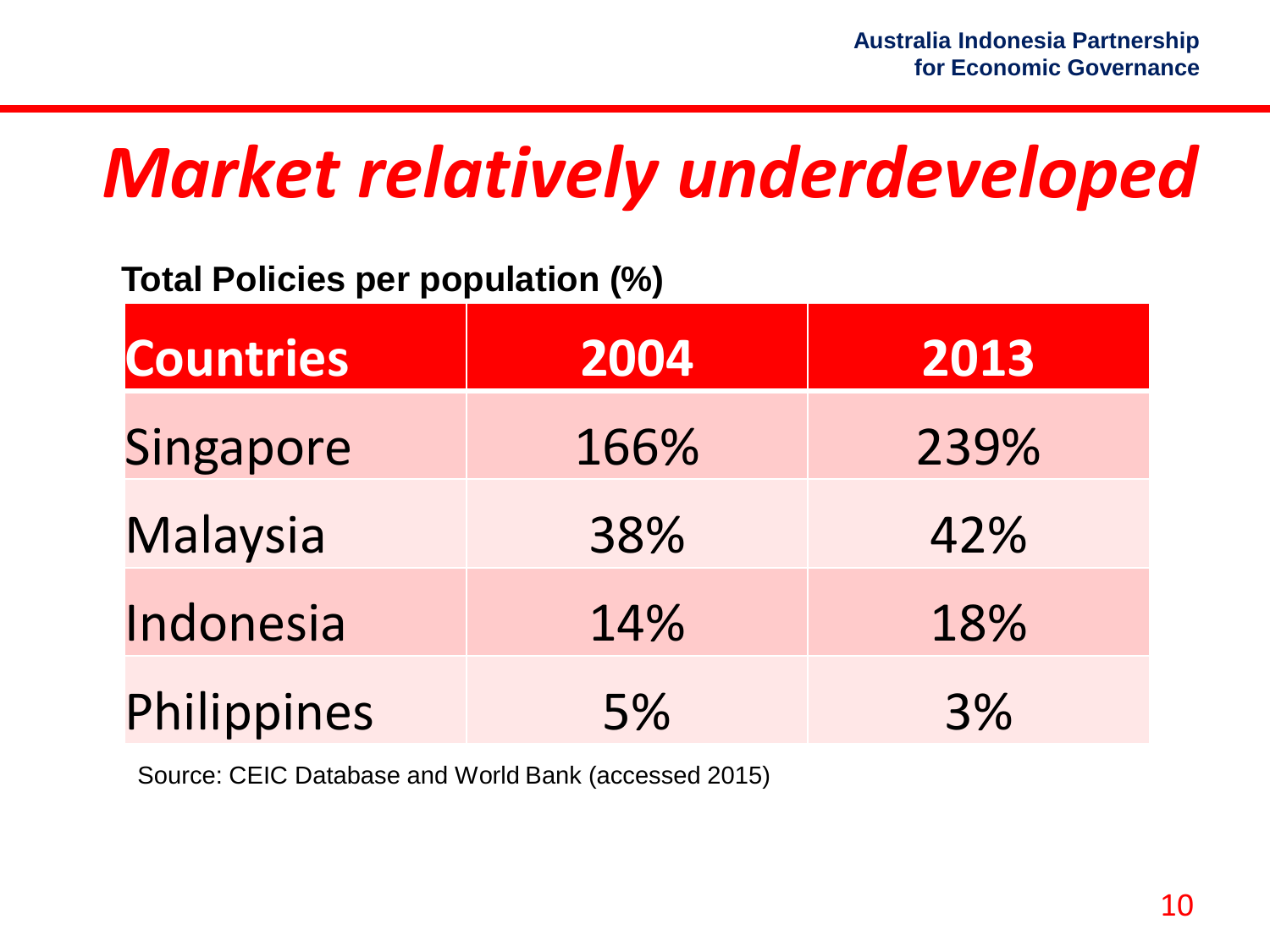## *Market are relatively underserved*

#### **Regional comparison of financial sector (2006)**

|                                | <b>Indonesia</b> |       | <b>Malaysia</b>          |       | <b>Singapore</b> |                          |
|--------------------------------|------------------|-------|--------------------------|-------|------------------|--------------------------|
|                                | % Assets         | % GDP | % Assets                 | % GDP | % Assets         | % GDP                    |
| <b>Banks</b>                   | 79.2             | 53.9  | 54.4                     | 159.8 | 58.8             | 233.4                    |
| Insurance<br>companies         | 4.0              | 2.8   | 6.4                      | 19.5  | 12.5             | 49.8                     |
| <b>Pension funds</b>           | 6.3              | 4.3   | 19                       | 56.4  | 16.3             | 65.7                     |
| <b>Mutual funds</b>            | 1.6              | 1.1   | 6.9                      | 20.1  | 4.9              | 20                       |
| Outstanding<br>corporate bonds | 3.4              | 2.3   | 13.1                     | 38    | 8.2              | 32.4                     |
| <b>Others</b>                  | 5.5              | 3.7   | $\overline{\phantom{0}}$ |       |                  | $\overline{\phantom{0}}$ |

Source: WorldBank, Unlocking Indonesia Domestic Financial Resources, 2006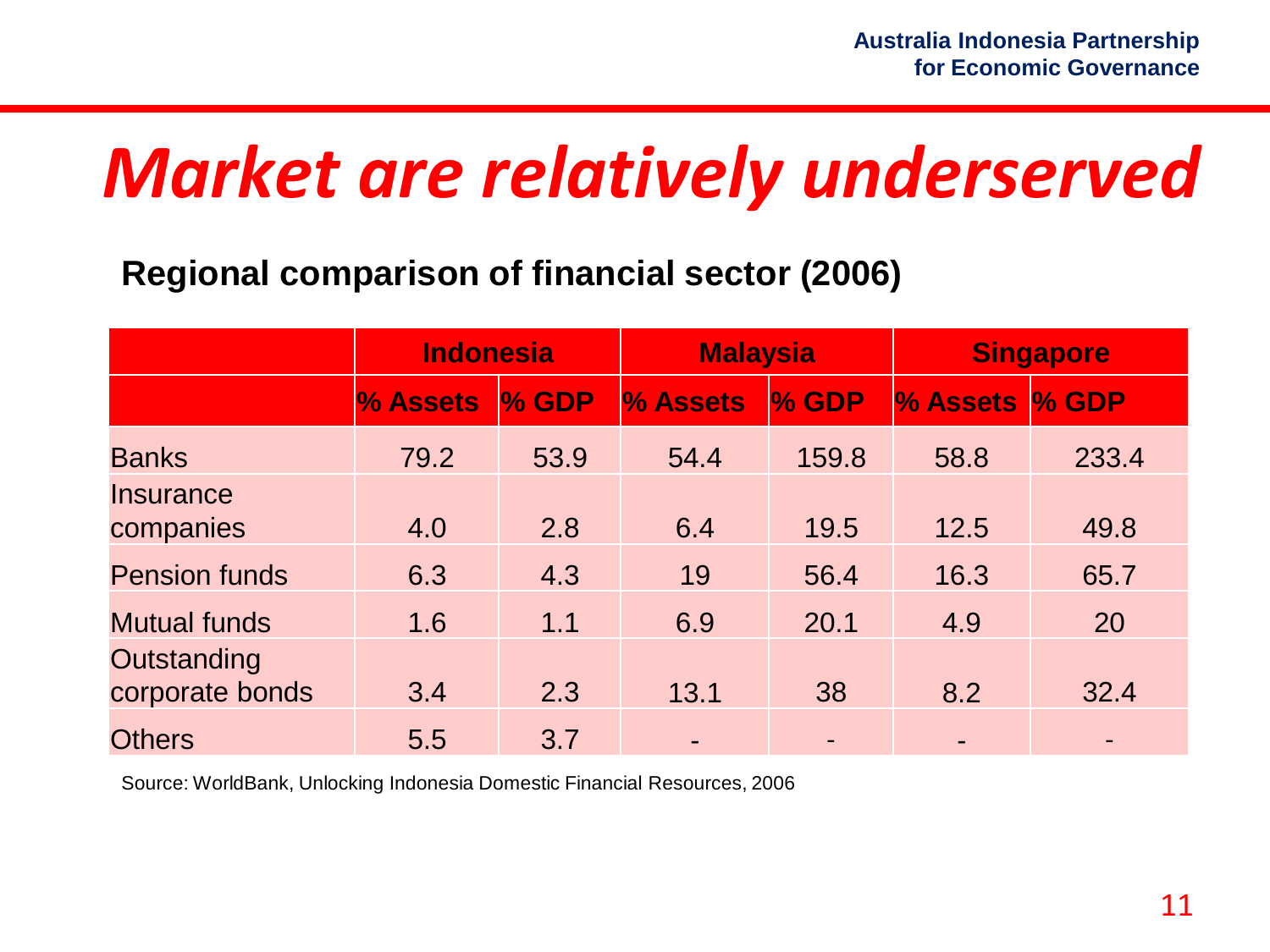## *Firms are relatively inefficient*

**Premiums per Employee, 2012 (relative Efficiency)**



Source: OECD Statistics (accessed in 2015)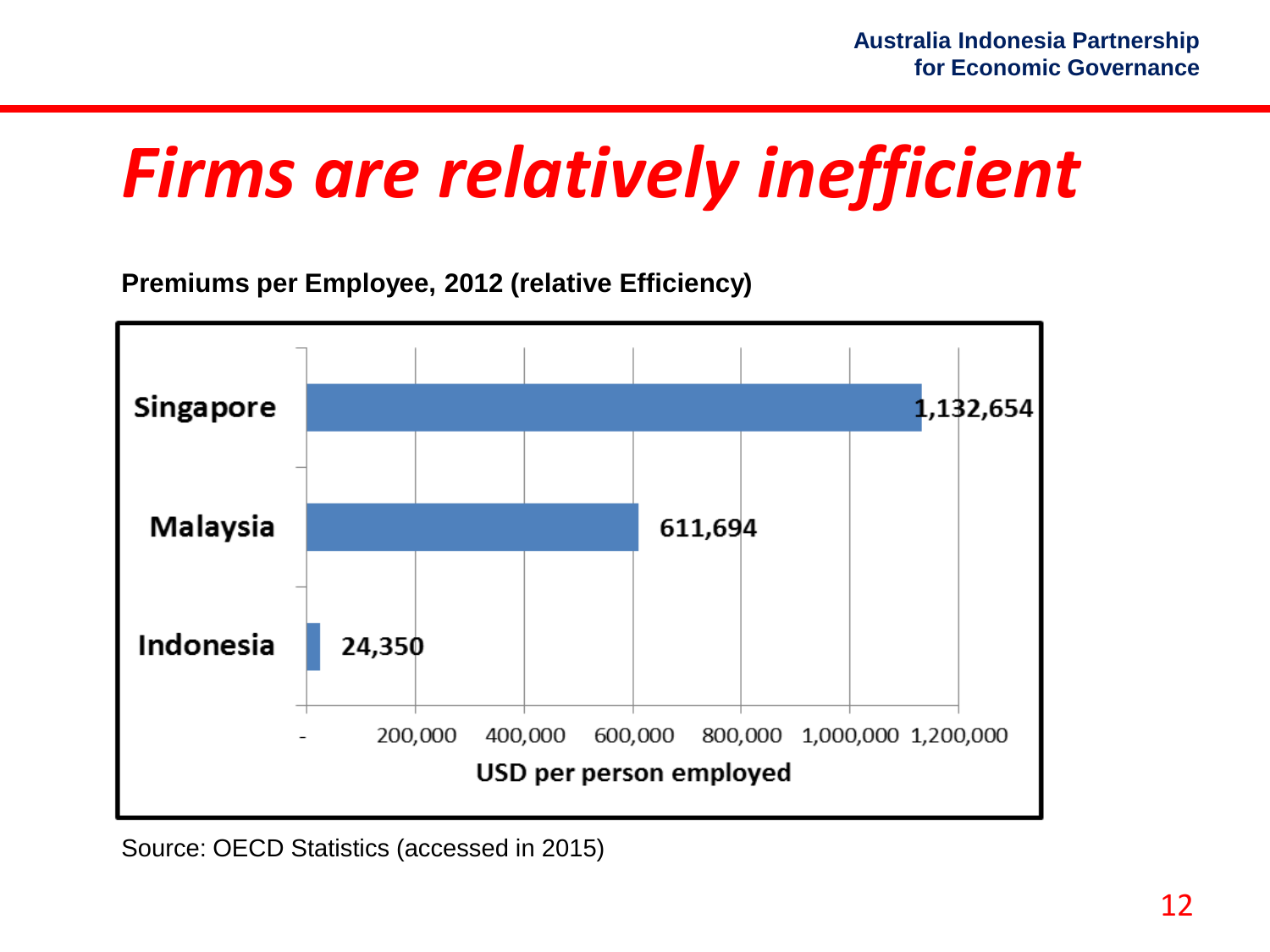## *Generally low performance compared to other countries*

#### **Income level and Insurance Performance (2014)**

| <b>Country</b>     | <b>GDP</b> per cap | Assets* (% to<br>GDP) | <b>Penetration</b><br><b>Ratio (% to</b><br>GDP) | <b>Insurance</b><br><b>Spending</b><br>Percapita/Den<br>sity (USD) | <b>Gross</b><br><b>Premium</b><br>(USD Billion) |
|--------------------|--------------------|-----------------------|--------------------------------------------------|--------------------------------------------------------------------|-------------------------------------------------|
| <b>Singapore</b>   | 38088              | 41.8                  | 6.7                                              | 4936                                                               | 27.0                                            |
| <b>Malaysia</b>    | 7365               | 20.1                  | 4.8                                              | 531                                                                | 15.9                                            |
| <b>Thailand</b>    | 3769               | 21.8                  | 5.8                                              | 320                                                                | 21.7                                            |
| <b>Indonesia</b>   | 1854               | 3.7                   | 1.7                                              | 60                                                                 | 15.3                                            |
| <b>Philippines</b> | 1662               | 6.5                   | $\overline{2}$                                   | 58                                                                 | 5.8                                             |
| Vietnam            | 1078               | 3.8                   | 1.4                                              | 28                                                                 | 2.6                                             |
| China              | 3863               | 12.2                  | 3.3                                              | 241                                                                | 328.4                                           |
| India              | 1234               | 18.5                  | 3.4                                              | 54                                                                 | 69.9                                            |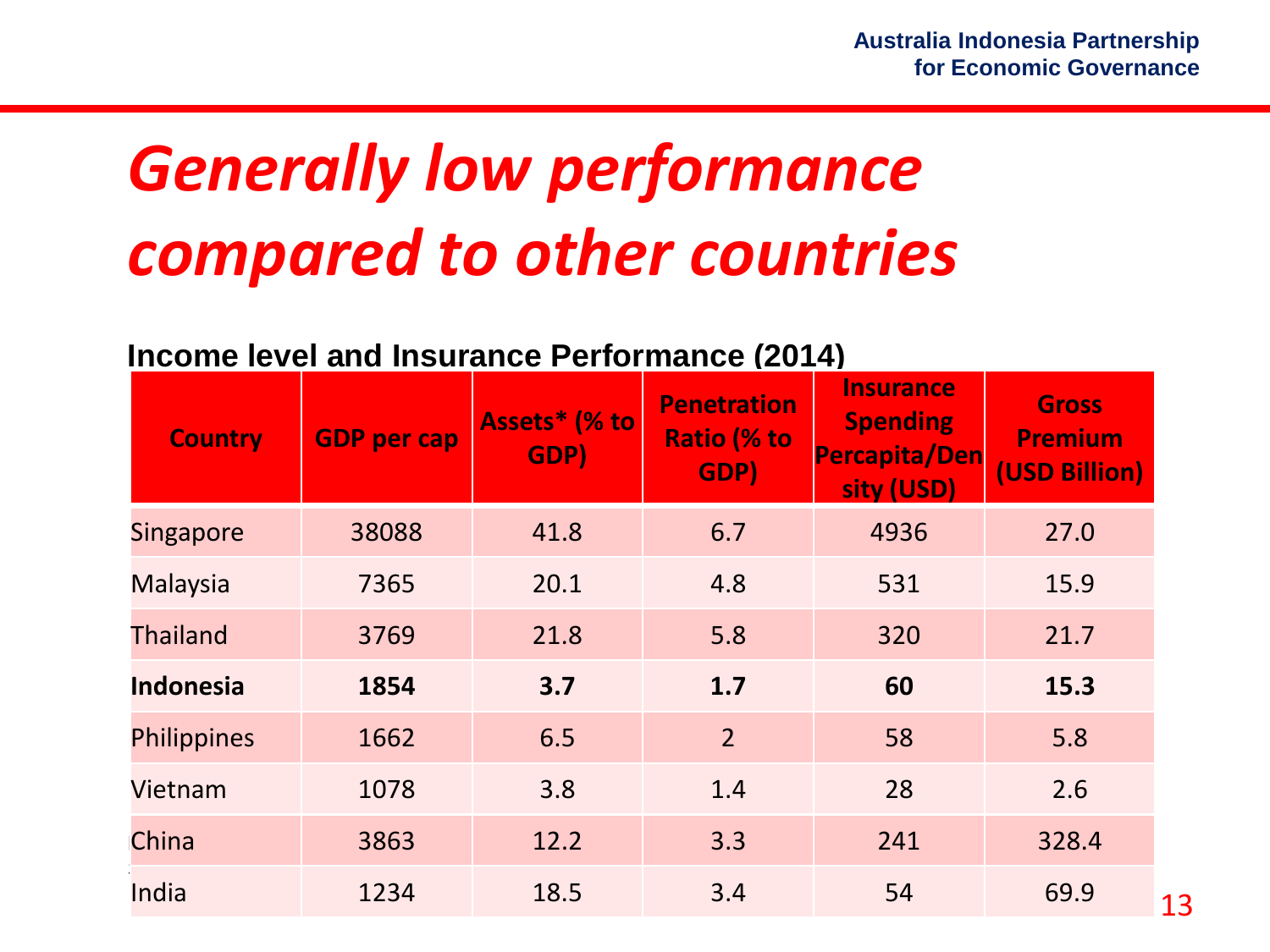## **IMPORTANT ISSUES IN THE INDONESIAN INSURANCE INDUSTRY**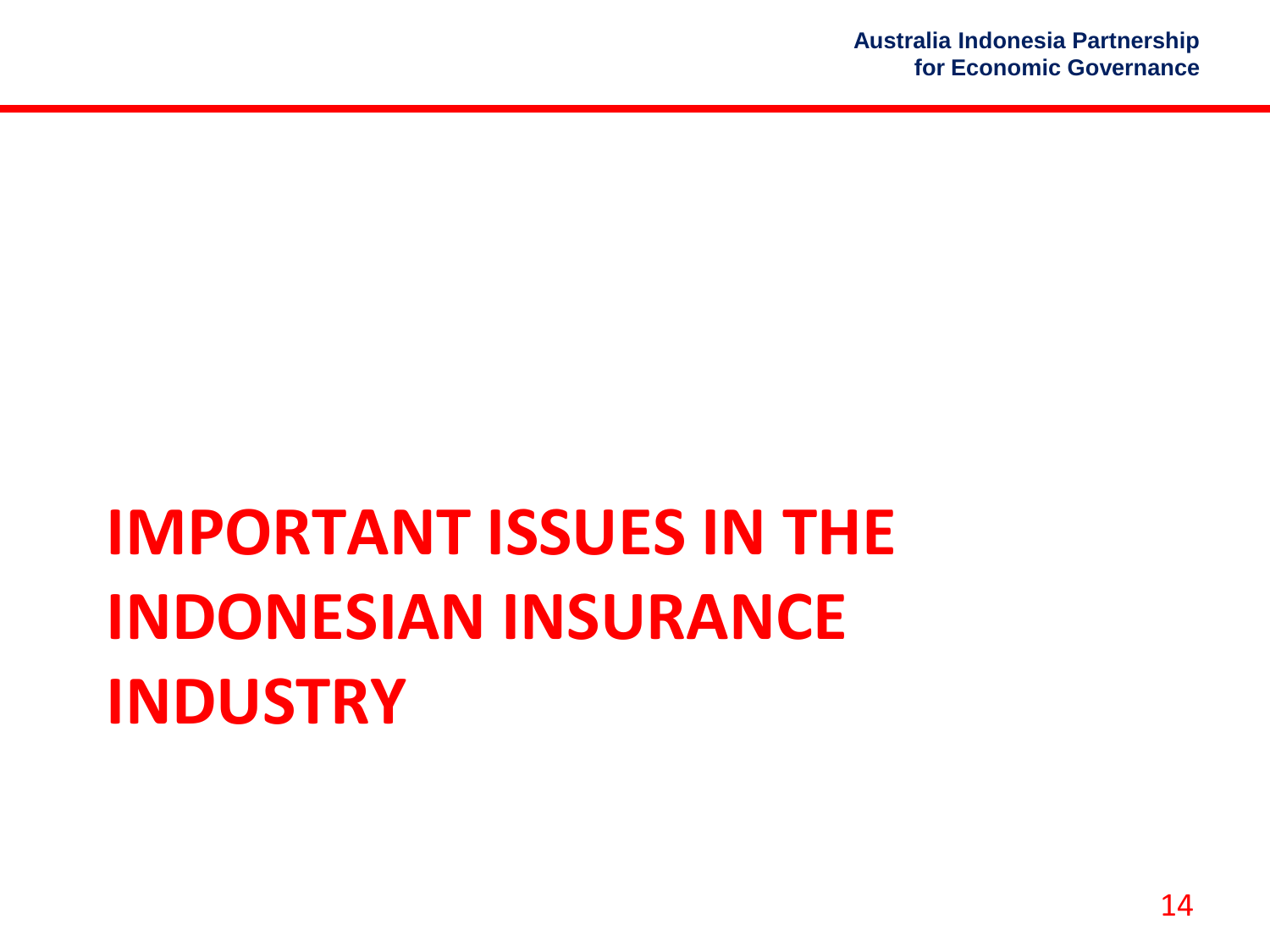### *Structural issue - small & inefficient*

#### **Insurance firm size (2012)**

|                |                           | Life Insurance |                                      | <b>Non-Life Insurance</b> |                                                               |               |
|----------------|---------------------------|----------------|--------------------------------------|---------------------------|---------------------------------------------------------------|---------------|
| <b>Country</b> | Number of<br><b>Firms</b> | <b>Assets</b>  | (Billion USD) (Billion USD) of Firms |                           | <b>Assets/firm Number Assets (Billion Assets/firm</b><br>USD) | (Billion USD) |
| Singapore      | 15                        | 54.1           | 3.6                                  | 109                       | 11.5                                                          | 0.1           |
| Malaysia       | 13                        | 46.8           | 3.6                                  | 20                        |                                                               | 0.3           |
| Indonesia      | 47                        | 27.2           | 0.6                                  | 84                        | 7.8                                                           | 0.1           |

Notes: Data on assets is 2011 value due to unavailability of data Source: OECD Stats and Swiss Re Sigma (accessed in 2015)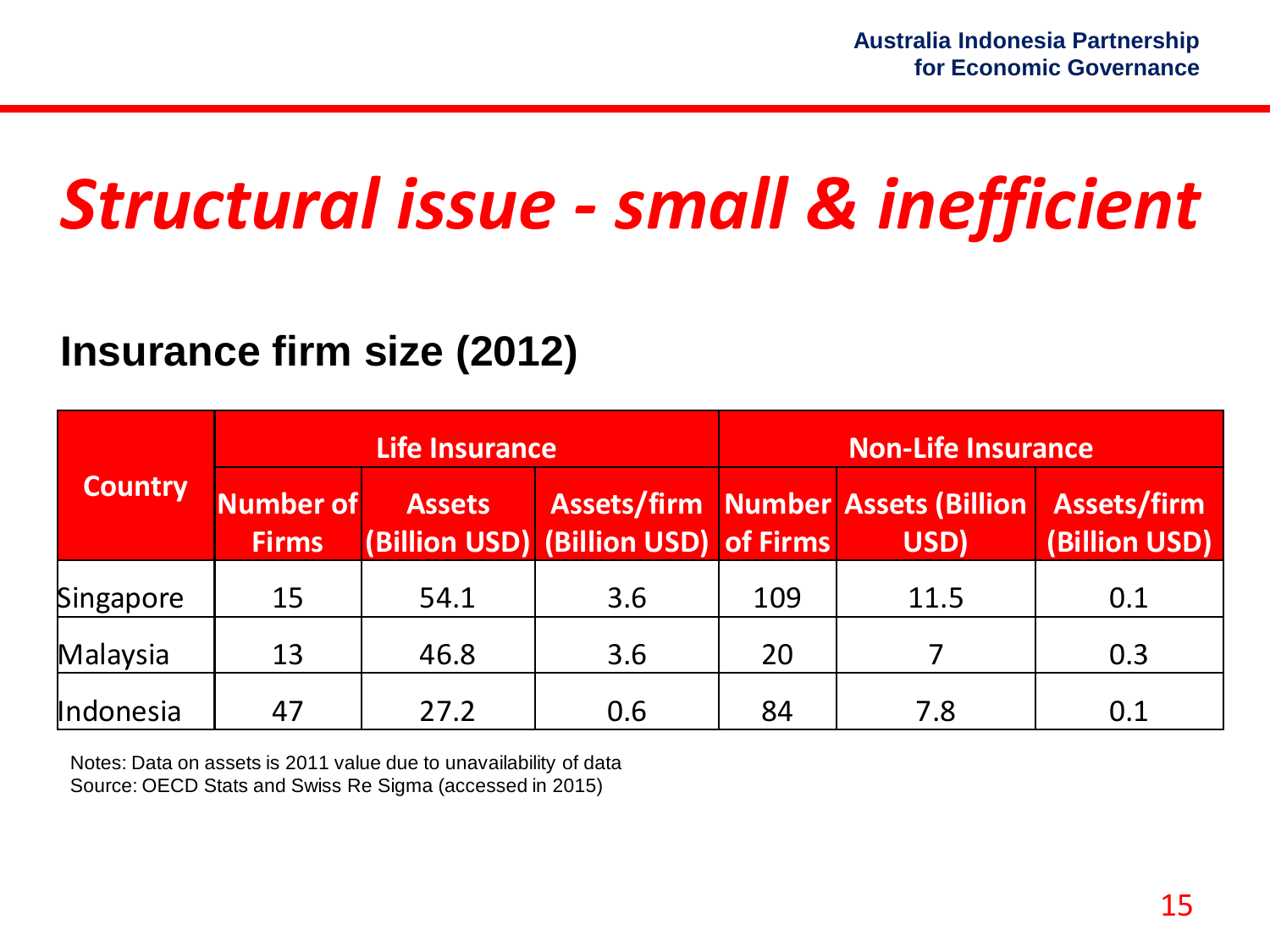### *Source of issues/problems*

- Limited capital large numbers of firm (mostly domestic) with small capital
- Shortage of domestic insurance professionals and specialist
- **Technology**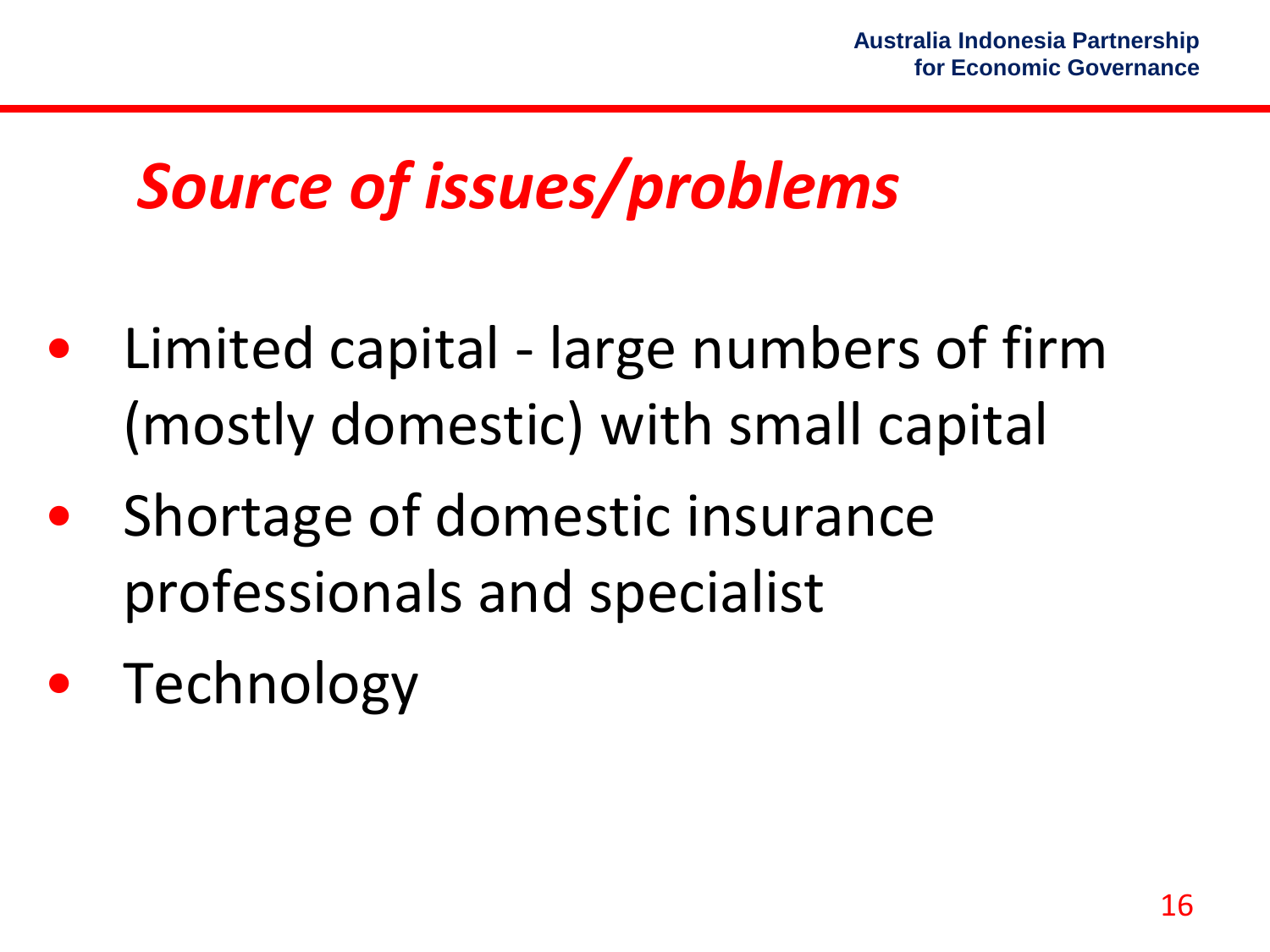### *Regulatory issues – PP 37/1992*

**Minimum asset requirements under PP 37/1992**

| <b>ype</b>         | <b>Domestic</b>        | Joint venture*)         |
|--------------------|------------------------|-------------------------|
| Non-life           | <b>IDR 3 millions</b>  | <b>IDR 15 millions</b>  |
| Life               | <b>IDR 2 millions</b>  | <b>IDR 4.5 millions</b> |
| <b>Reinsurance</b> | <b>IDR 10 millions</b> | <b>IDR 45 millions</b>  |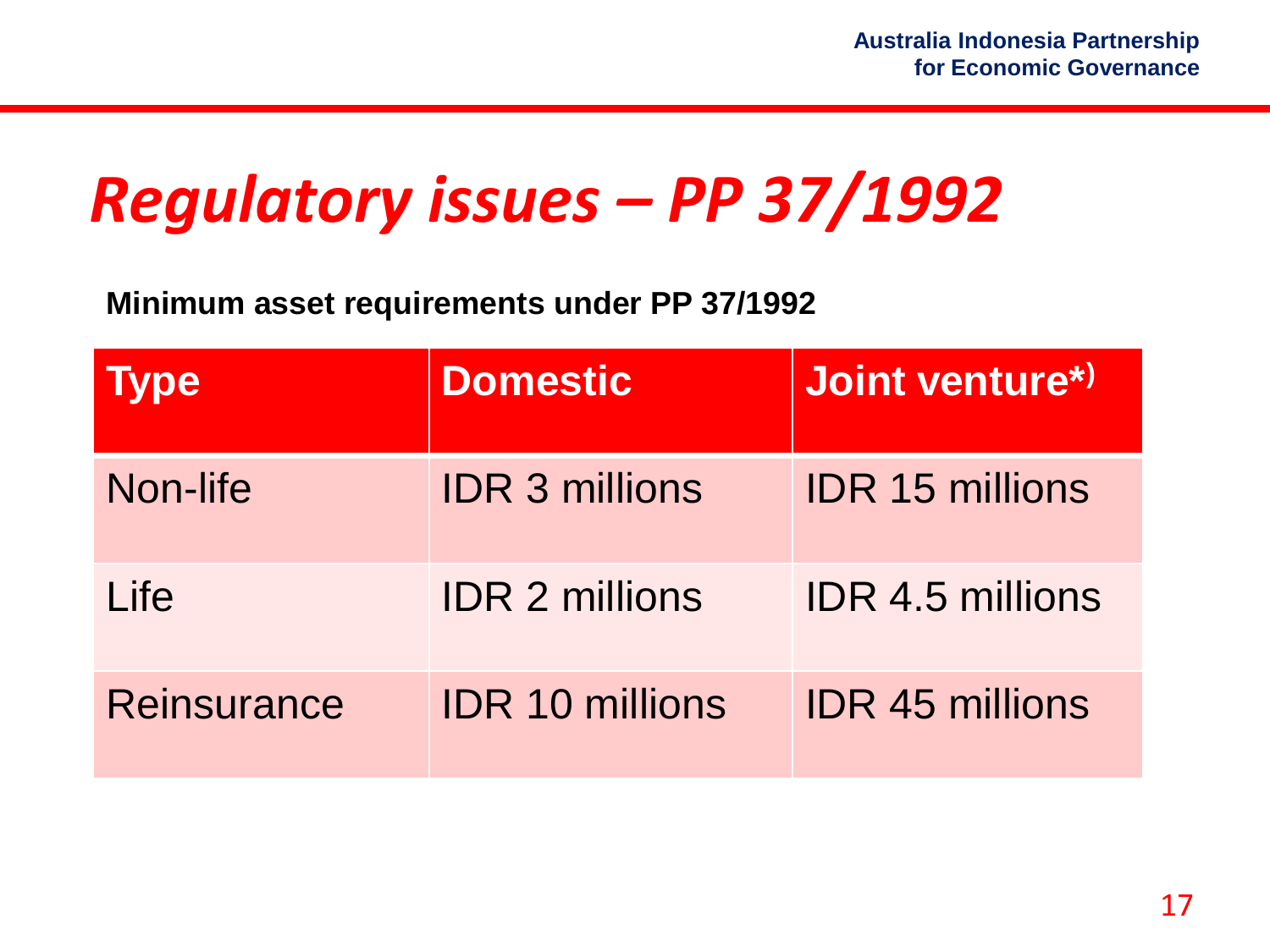### *Regulatory issues*

- Foreign ownership limited to 80%
- From 1992 to 2008 :
	- Minimum asset requirement was increased
	- Less discriminatory to FDI distinction between JV and domestic removed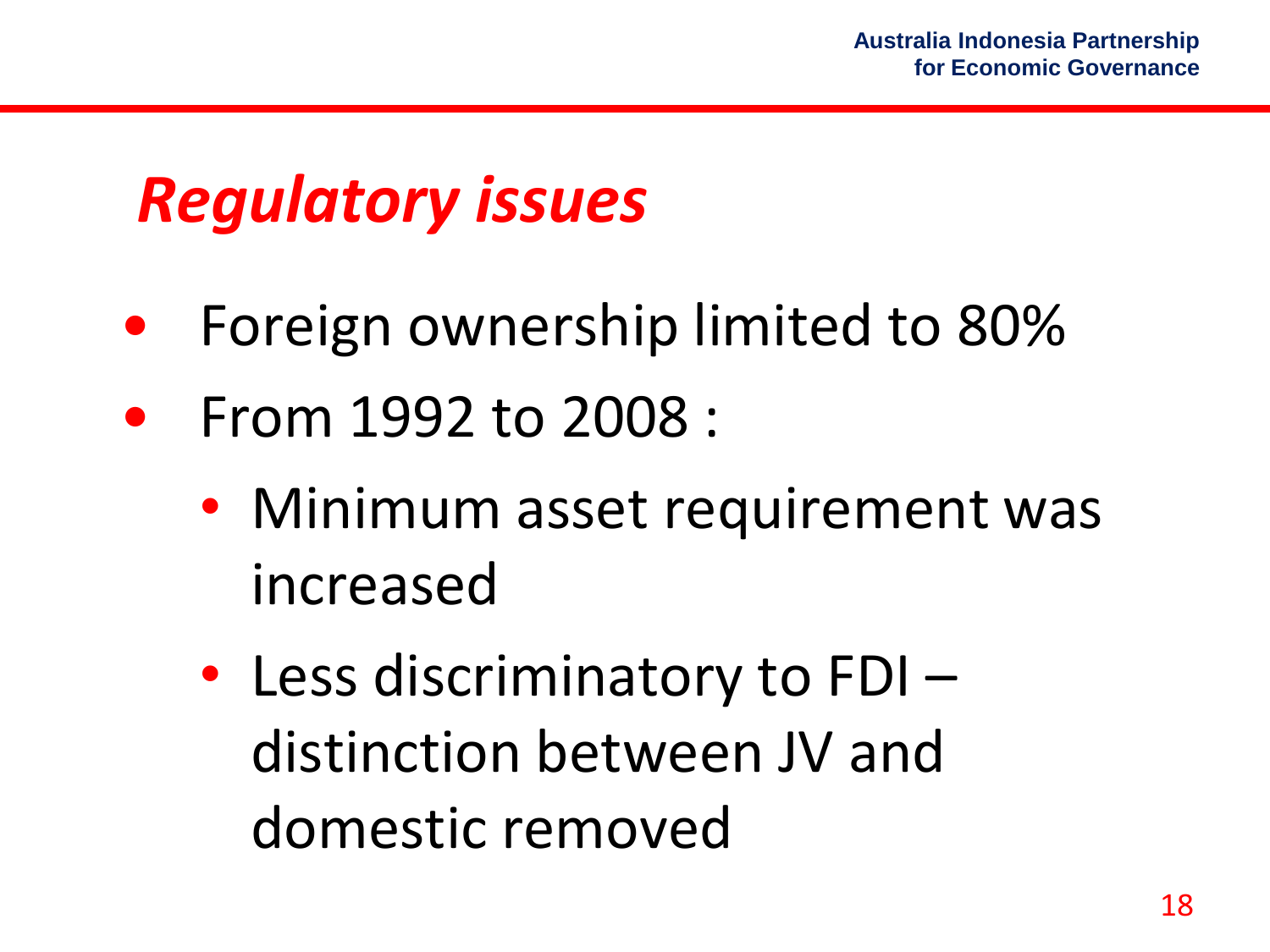## *Other restrictive regulations*

- Strict restrictions and complicated process for the use of foreign professionals
- Insurance companies must use local reinsurance to place all (100%) of its simple (basic) risk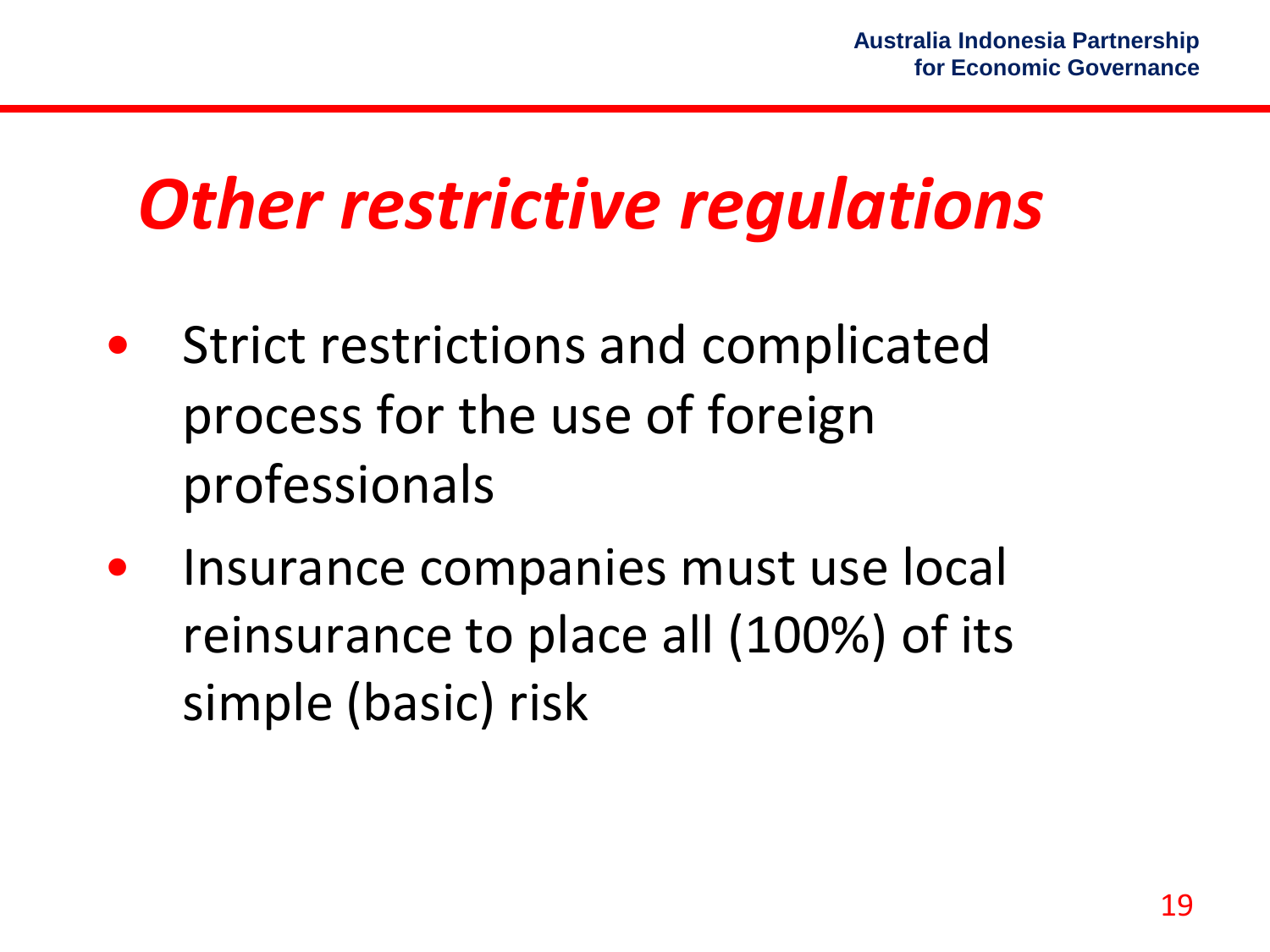### *Regional comparison*

| <b>Country</b>     | <b>Branch Licenses</b>                          | <b>Minimum paid-up</b><br>capital requirement |
|--------------------|-------------------------------------------------|-----------------------------------------------|
| Indonesia          | <b>No</b>                                       | <b>USD 8 Mn (minimum</b><br>20% must be held) |
| <b>Malaysia</b>    | <b>No</b>                                       | <b>USD 29 Mn</b>                              |
| <b>Philippines</b> | <b>Yes</b>                                      | <b>USD 22 Mn</b>                              |
| Singapore          | Yes (w/ minimum level of<br>contracted premium) |                                               |
| <b>Thailand</b>    | <b>No</b>                                       | <b>USD 15 Mn</b>                              |
| Vietnam            | Yes                                             | <b>USD 28 Mn</b>                              |

Source: Milliman Research Report (2015)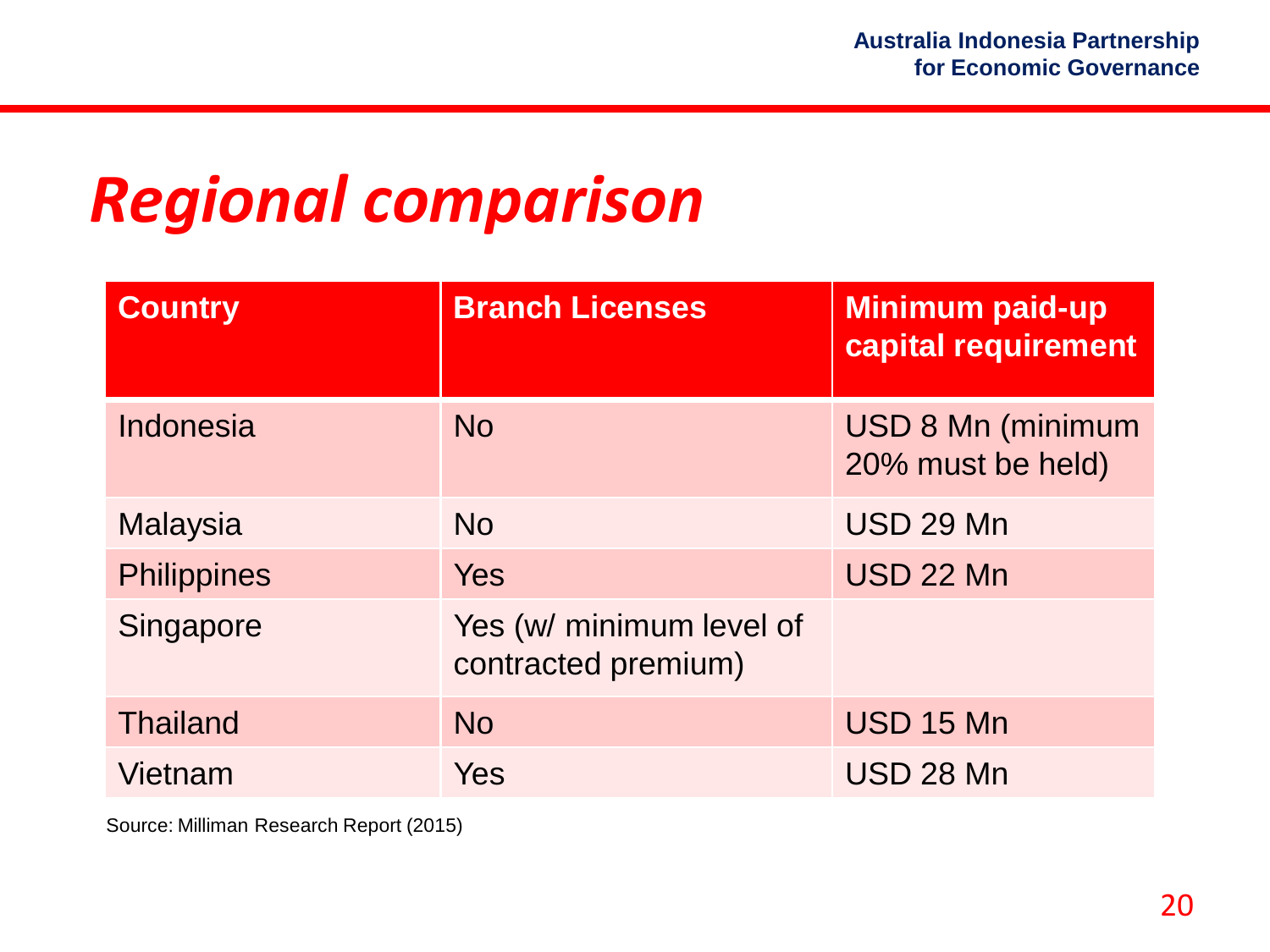## *Is the new Law (UU 40/2014) less restrictive?*

- Fundamental change on foreign ownership  $-$ "Indonesianization" of joint ventures
- Regulation (PP) on foreign ownership still in process – what are the implications on the new DNI?
- Process for foreign ownership more complex but an opportunity for reform.
- Less likely to increase investment and supply